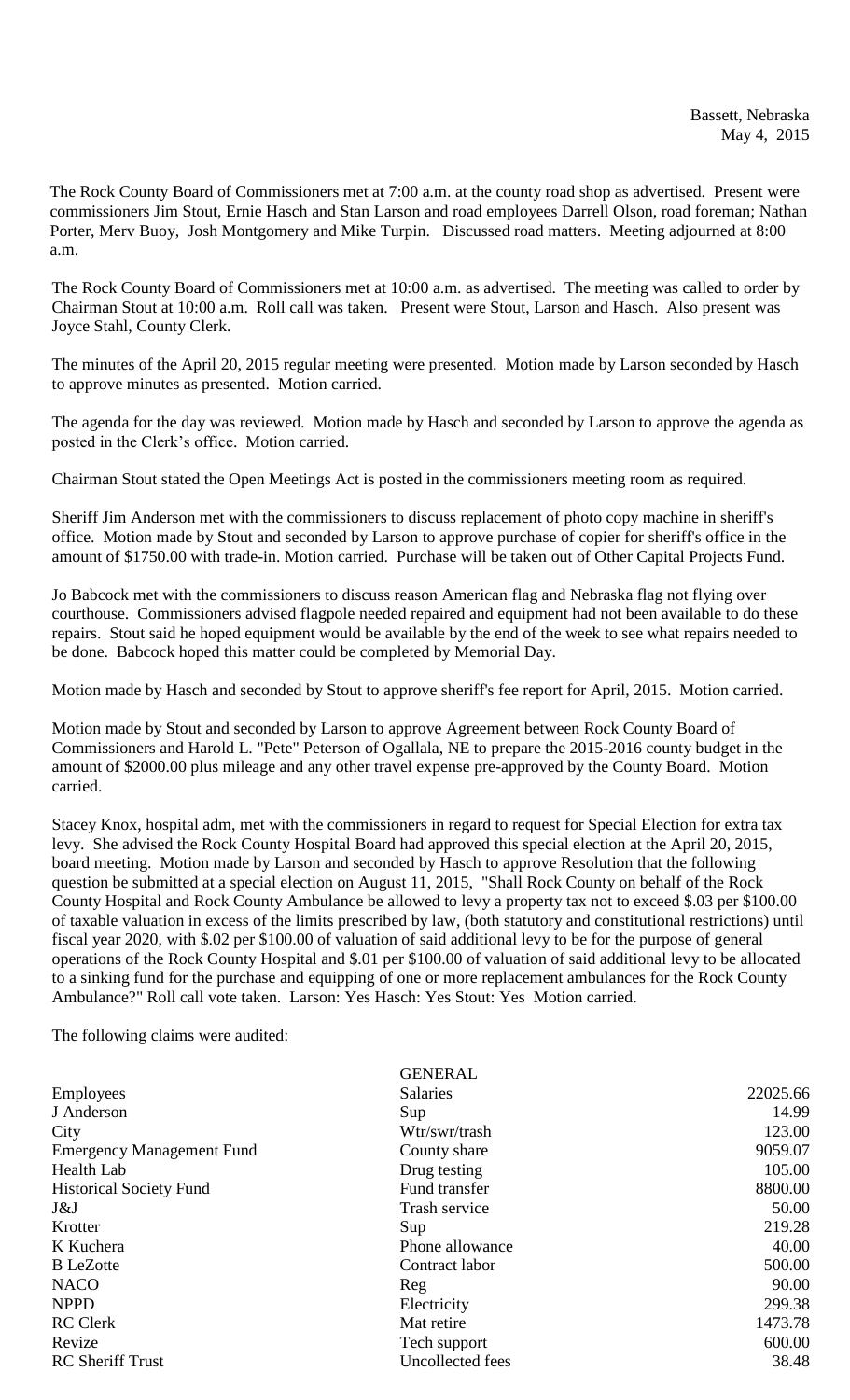| RC Tel                              | Service                         | 633.03            |
|-------------------------------------|---------------------------------|-------------------|
| <b>RC</b> Clerk                     | Mat soc sec                     | 1640.79           |
| <b>SourceGas</b>                    | Ntl gas                         | 1018.41           |
| J Stahl                             | Postage                         | 25.74             |
| G Weidner                           | Phone allowance                 | 40.00             |
| R Wright                            | Contract labor                  | 500.00            |
|                                     |                                 |                   |
| Road crew                           | <b>ROAD</b><br>Labor            | 7759.06           |
| City                                | Wtr/swr/trash                   | 59.25             |
| <b>Bomgaars</b>                     | Sup                             | 71.84             |
| Gordon Electric                     | Labor/material                  | 1973.20           |
| J&J                                 | Trash service                   | 50.00             |
| Krotter                             | Sup                             | 5.99              |
| M Kuchera                           | Machine hire                    | 1800.00           |
| Moody Repair                        | Labor                           | 153.00            |
| <b>NMC</b>                          | Parts/rep                       | 1599.51           |
| Northern Plains                     | Sup                             | 77.69             |
| <b>NPPD</b>                         | Electricity                     | 240.21            |
| <b>RC</b> Clerk                     | Mat retire                      | 523.73            |
| RC Tel                              | Service                         | 60.81             |
| <b>RC</b> Clerk                     | Mat soc sec                     | 582.21            |
| Viaero                              | Service                         | 72.82             |
|                                     |                                 |                   |
|                                     | <b>ROAD/BRIDGE CONSTRUCTION</b> |                   |
| Mainelli Wagner & Assoc             | Engineering services            | 2662.50           |
|                                     |                                 |                   |
|                                     | <b>LIBRARY</b>                  | 1476.50           |
| Employees<br>City                   | Salaries<br>Wtr/swr             | 23.75             |
| Demco                               | Sup                             | 76.20             |
| F/R Coop                            | Fuel                            | 100.45            |
| G&V                                 | Sup                             | 71.05             |
| Ingram                              | <b>Books</b>                    | 203.32            |
| Krotter                             | Vac cleaner                     | 554.98            |
| <b>NPPD</b>                         | Electricity                     | 63.57             |
| <b>OPC</b>                          | Sup                             | 40.99             |
| <b>RC</b> Clerk                     | Mat retire                      | 85.62             |
| RC Tel                              | Service                         | 79.99             |
| <b>RC</b> Clerk                     | Mat soc sec                     | 112.96            |
| <b>SourceGas</b>                    | Ntl gas                         | 75.22             |
| E Teel                              | Petty cash                      | 21.96             |
|                                     |                                 |                   |
|                                     | 911 EMERGENCY EQUIPMENT         |                   |
| CenturyLink                         | Service<br>Service              | 469.61<br>3028.79 |
| CenturyLink<br>LLC CenturyLink Comm | Service                         | 6.62              |
| <b>Great Plains Comm</b>            | Service                         | 86.48             |
| <b>Industrial Tower</b>             | Tower rent                      | 448.13            |
| RC Tel                              | Service                         | 39.13             |
|                                     |                                 |                   |
|                                     | <b>WEED</b>                     |                   |
| Employee                            | Salary                          | 776.25            |
| <b>RC</b> Clerk                     | Mat retire                      | 52.39             |
| <b>RC</b> Clerk                     | Mat soc sec                     | 59.38             |
|                                     |                                 |                   |
|                                     | <b>WEED CHEMICAL</b>            |                   |
| <b>Noxious Weed Fund</b>            | Fund transfer                   | 2500.00           |
|                                     |                                 |                   |
|                                     | <b>AMBULANCE</b>                |                   |
| City                                | Rent<br><b>Tools</b>            | 200.00            |
| Turp's<br>Verizon                   | Service                         | 231.34<br>43.47   |
|                                     |                                 |                   |
|                                     | AMBULANCE REPLACEMENT           |                   |
| <b>Inheritance Fund</b>             | Fund reimbursement              | 16463.00          |
|                                     |                                 |                   |
|                                     | HISTORICAL SOCIETY              |                   |
| <b>RC</b> Hist Society              | Maintenance                     | 8800.00           |
|                                     |                                 |                   |